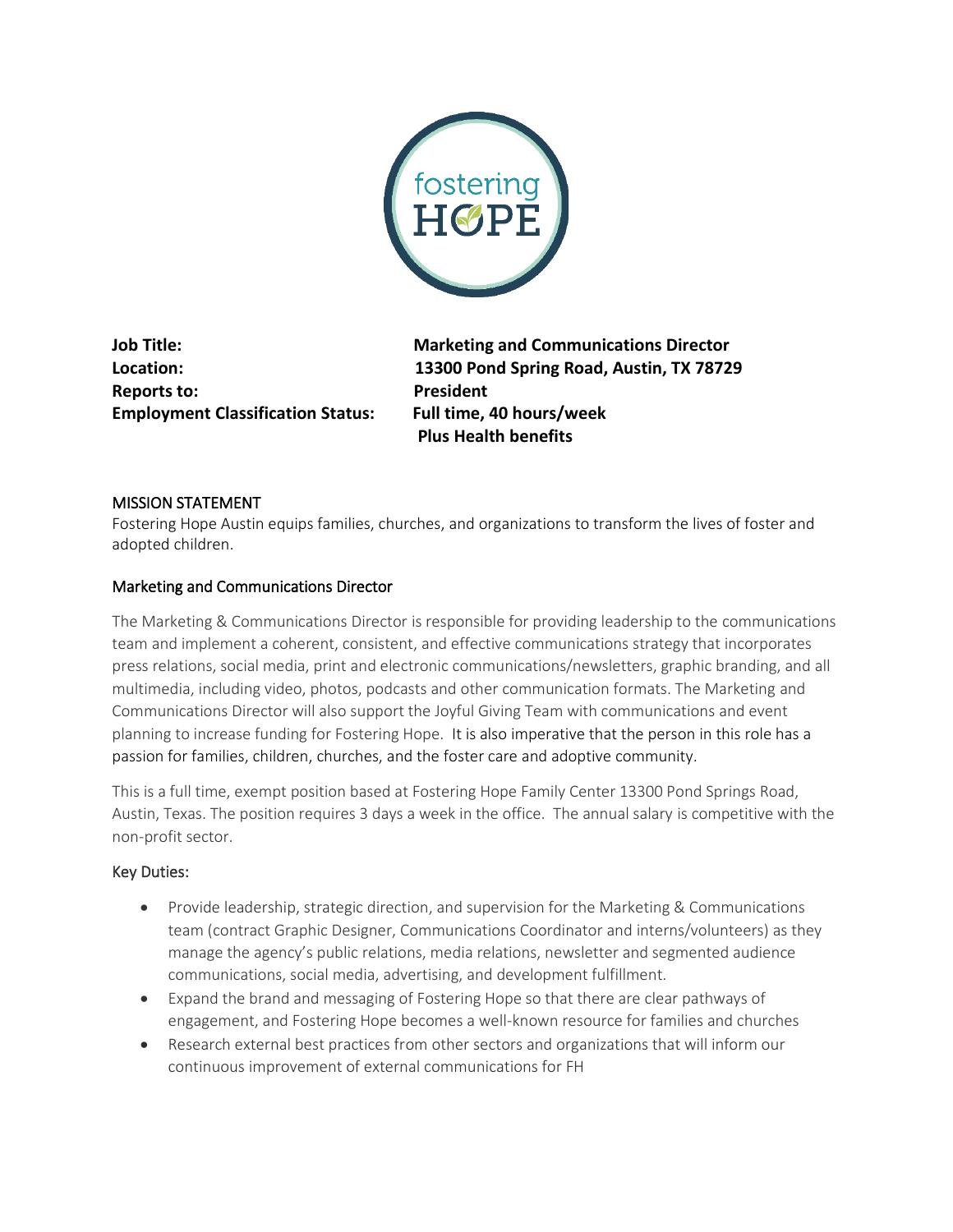- Manages FH's contracts with the various communications contractors and vendors, including the website developer, website host, professional videographers, social media assistance, printers, etc.
- Integrates Storybrand strategies and best practices into the marketing and communications plans
- Supports in the writing and curating content

Development Responsibilities

- Engage and develop donor relationships and commitment by creating a strategy of regular updates and appreciation communications
- With support of the President, implement fundraising communication plans for End of the Year giving, Amplify Austin, monthly donors, sponsorships, and other fundraising opportunities
- Track and measure the level of engagement through promotional communications including Google Ads

Branding and Creation:

- Maintain files and develop new graphic images to support Fostering Hope branding and programmatic materials
- Work with a contract graphic designer when needed
- Plan for content creation and coordination with the Programs Department (may include arranging photographers, videographers, etc)

Communications:

- In partnership with the Director of Programs and President develop the strategy and annual communications plan, and then implement that plan throughout the year
- Track level of engagement through communications and adjust promotional activity based on outcomes
- Manage the development, distribution, and maintenance of all print and electronic materials including, but not limited to, newsletters, brochures, videos, annual reports, and Fostering Hope's website (WordPress)
- Coordinate webpage and social media maintenance—ensure that new and consistent information (article links, stories, and events) is posted regularly
- Plan for strategic communications with segmented audiences and manage the implementation of this using the CRM and the Communications Team.
- Provide regular maintenance and direction to support our communication software and database (Salsa CRM and Engage)
- Lead a once-a-month meeting with all staff to learn communication needs
- Provide strategic direction and implementation to increase public relations with foster care and business communities
- Contribute content and review/edit in a timely way all relevant external documents published by the FH both electronically and physically, including the monthly e-newsletter, social media posts, emails to our distribution lists, and all mailings/emails/material.

Event Support: